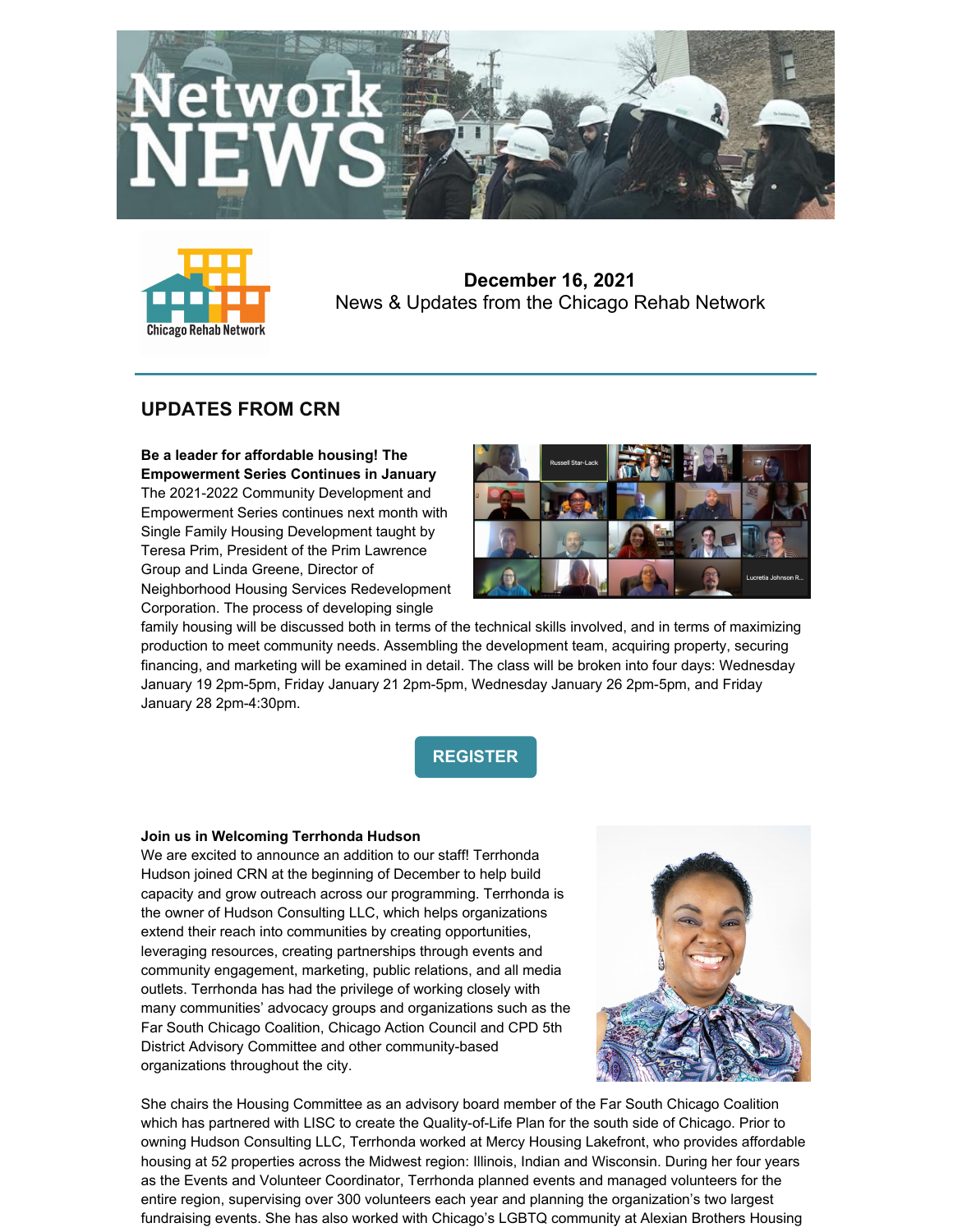and Health Alliance (Bonaventure House), which provides housing for individuals who were homeless and living with HIV/AIDS. Terrhonda's nonprofit experience has also included two terms as an AmeriCorps VISTA member with Habitat for Humanity Chicago South Suburbs and as a Resource Development Coordinator with SouthSTAR Services.

In additional to her professional experience, Terrhonda has a heart for the homeless population and the continued desire to help individuals and families who are in need through personal donations and volunteer service. She is a resident of the Roseland community along with her husband and son. Welcome aboard, Terrhonda!

### **Take the Appraisal Incident Survey**

Did you receive a home appraisal during the purchase, sale, or refinancing of your home that came in much lower than you expected? Did you encounter outright or subtle discrimination in the process of your home appraisal? You are not alone. Many families across the country have faced similar experiences, resulting in the significant devaluation of homes and neighborhoods of color.

CRN's Appraisal Equity Task Force is committed to establishing leadership and policies to address decades of undervaluation that have hindered wealth attainment in communities of color. Historicallyredlined communities in Chicago have been systemically denied access to insurance, fair financing, and banking services which, in concert with biased appraisals, have resulted in a loss of household and community wealth and spending power. Our work is addressing improvements to protect consumers, reform of the appraisal system, and reparations for impacted [neighborhoods](https://www.chicagorehab.org/advocacy/appraisal-equity-campaign) and residents. Learn more and take the survey.

## **Affordable Housing Fact Sheets Show Trends Around Chicago**

Citywide Affordable Housing Fact Sheets are out now! Broken down by all 50 wards and all 77 community areas, CRN's Fact Sheets show changes in population, demographics, housing costs, and more throughout the city. Explore the Fact Sheets [here](https://www.chicagorehab.org/research/affordable-housing-factbook).

|                                              |                                 |                  | <b>BEINGLAND BOUNDARY</b>     |                                                                                  |                               |                          |                                |
|----------------------------------------------|---------------------------------|------------------|-------------------------------|----------------------------------------------------------------------------------|-------------------------------|--------------------------|--------------------------------|
|                                              |                                 |                  |                               | <b>HOUSING FACT SHEET</b>                                                        |                               |                          |                                |
|                                              |                                 |                  |                               |                                                                                  |                               |                          | R con-                         |
|                                              |                                 |                  |                               | <b>BACALHOUSING COCTO</b>                                                        | 2050                          | 35.8                     | <b>DOM</b>                     |
|                                              |                                 |                  |                               | Motor Advertisions form                                                          | 9.12                          | \$15.9                   |                                |
|                                              |                                 |                  |                               | <b>NOTE AVECAS PV STRING</b><br><b>Removing the END to Editional</b>             | <b>List</b><br><b>LYD</b>     | <b>LEV</b><br><b>UK</b>  | ALC: YES<br>43.09              |
| <b>POPULATION</b>                            | xa                              | 2008             | Room                          | <b>NORTHWIN BIRTH GLASSING</b>                                                   | <b>COR</b>                    | 187                      | <b>LEASY</b>                   |
| <b>Sept Propulsition</b>                     | <b>MYS</b>                      | 14, 148          | <b>SAV</b><br><b>Since</b>    | <b>Retail Paris &amp; Kitle Minutes</b>                                          | <b>JOH</b>                    | 150                      | Output                         |
| Total provide date                           | <b>DOM</b>                      | <b>DOM</b>       | <b>STATE</b>                  | Particular 10% of hours in Arts                                                  | suits.                        | <b>Hubert</b>            | ALC VIT                        |
| Stati family tracements                      | 3000                            | <b>SGM</b>       | $-$ CDK                       |                                                                                  |                               |                          |                                |
| <b>Turn that Auto Amendment</b>              | <b>TABLE</b>                    | <b>TARD</b>      | cars.                         | <b>MARINE CORRUPA CARLES</b><br><b>WTH A MONTINGS</b>                            |                               |                          |                                |
| beauty of the control channels               | <b>IS FOL</b>                   | 18.699           | <b>AVAN</b>                   |                                                                                  | X11                           | <b>ICO</b><br><b>Ker</b> |                                |
| have a level part if you'ge dured            | <b>SA King</b>                  | To lots          | <b>Excellent</b>              | Weiter Parkly Davis Car<br>Denve Keing Los True \$1,000 mil                      | 63, 813<br>$\sim$             | ٠                        |                                |
|                                              |                                 |                  |                               | Daniel Raina \$3.00 to (E.480mm)                                                 | ×                             | $\sim$                   |                                |
|                                              |                                 |                  | R <sub>man</sub>              | Darwin Raina \$3,000 to \$5,000 min                                              | 122                           | Link                     |                                |
| <b>AACC-COMMUNI</b>                          | 30m                             | 2014             | new                           | Daney Rains Child or Months                                                      | Len                           | <b>LEA</b>               |                                |
| $\overline{\phantom{a}}$                     | <b>Auto</b>                     | $\overline{1}$   | <b>RAD</b>                    | Asing Day XX of Income he                                                        | stand                         | <b>Science</b>           |                                |
| <b>Falus Main Anglish</b>                    | 18.5                            | <b>Links</b>     | <b>CON</b>                    | <b><i><u>Nicklass</u></i></b>                                                    |                               |                          |                                |
| Air                                          | <b>MA</b>                       | 3,84             | 9209                          |                                                                                  |                               |                          |                                |
| <b>H.A. Gold</b>                             | 249                             | 3.24             | <b>KKIN</b>                   | LAPS In successive                                                               | <b>HH</b>                     | m                        |                                |
| Letter of the New                            | <b>ACCH</b>                     | <b>CA MAD</b>    | <b><i>RAD</i></b>             | legal beauty of                                                                  | <b>AND</b>                    | 4.647                    |                                |
| Colorado                                     | <b>MARK</b>                     | 3,413            | <b>The County</b>             | Jankee                                                                           | <b>BANK</b>                   | 14.19                    |                                |
|                                              |                                 |                  |                               | <b>Louisian</b>                                                                  | <b>DOM:</b>                   | 6.6.1                    |                                |
| NOME                                         | 20.0                            | 2008             | $\mathbb{R}$<br><b>Length</b> | <b>STA SF/HS</b>                                                                 | $\sim$                        | <b>Lex</b>               |                                |
| Wido Paulina korea                           | <b>All of Card</b>              | 84.64            | 11.9%                         | <b>She May Link</b>                                                              | <b>SET</b>                    | 113                      |                                |
| <b>Financial Series (EAM)</b>                | KACH                            | 124              | <b>MAN</b>                    | <b>KOUSTING UNITS</b>                                                            | m                             | 22.1                     | Report                         |
| A reference of \$1.50 million                | <b>STORY</b>                    | <b>STAR</b>      | <b>ATAN</b>                   | <b>Loui Kinaina Link</b>                                                         | $\overline{a}$                | <b>XA</b>                | <b>COLLEGE</b>                 |
| <b>Parallanesi Ae</b> r                      | <b>SATIN</b>                    | <b>LOW</b>       | an was                        | Total Document Hospital Artist                                                   | <b>STAR</b>                   | <b>DOM:</b>              |                                |
|                                              |                                 |                  |                               | Daner Coupled                                                                    | <b>KTM</b>                    | <b>BAC</b>               |                                |
|                                              |                                 |                  |                               | <b>Kenter Chrispher</b>                                                          | <b>SOM</b>                    | <b>Lane</b>              |                                |
| <b>Information for</b><br><b>INCOME UNIX</b> | <b>MY AT</b>                    |                  | <b>Burnet</b><br>Council of   | ADVANCES AND ANOTHER PROVIDED                                                    |                               |                          |                                |
|                                              |                                 | 2008             | $rac{1}{2}$                   |                                                                                  |                               |                          |                                |
| an The African<br><b>ENTRANCES</b>           | NX <sup>1</sup><br><b>Sales</b> | UK<br><b>ITS</b> | as ex-                        | for China's Payano and for Just to July<br>As a furnacional of all chances after |                               |                          | $\overline{a}$<br><b>FERRY</b> |
| PASSAGE                                      | m                               | <b>LES</b>       | <b>MAY</b>                    | Not sharper in required at its from Atlanta Jelast                               |                               |                          | <b>STO</b>                     |
| <b>EXAMINATION</b>                           | <b>A</b>                        | <b>LA MA</b>     | ag on.                        | As a ferramage of all moving or in-                                              |                               |                          | <b>CALL</b>                    |
|                                              |                                 |                  |                               |                                                                                  |                               |                          |                                |
| COT IN BROWN HOUSE ON DE BY THE DWY VENTI    |                                 |                  |                               |                                                                                  |                               |                          |                                |
| <b>NONE PAS</b>                              |                                 | $\overline{ }$   | m                             | <b>Executive</b>                                                                 | $\overline{a}$<br>÷           | <b>Louisville</b>        |                                |
| <b>Los Ave Editor</b>                        |                                 | A-1/L            | \$1,416                       | 1 Site                                                                           | ALC YOU<br>ALC N              |                          | <b>CALL</b>                    |
| <b>SEUCE GAVIN</b>                           |                                 | a and            | <b>SERVICE</b>                | <b>KAN</b>                                                                       | <b>With</b><br><b>WORK</b>    |                          | ors.                           |
| HELDS-ENOON                                  |                                 | <b>KON</b>       | 24, 24%                       | 18.309                                                                           | E-OK<br><b>CAST</b>           |                          | -2.0%                          |
| <b><i>STUDIES</i></b> & May                  |                                 | <b>STAN</b>      | 4.479                         | <b>EAST</b>                                                                      | <b>Killed</b><br><b>NAMES</b> |                          | ACTION                         |

# **NEWS & RESOURCES**

## **Lightfoot and DOH Announce Largest Affordable Housing Investment in Chicago History**

Mayor Lori E. Lightfoot and Chicago Department of Housing (DOH) Commissioner Marisa Novara joined City and community leaders to announce more than \$1 billion in affordable housing. DOH is more than doubling developments awarded and units built over the 2019 Low-Income Housing Tax Credit (LIHTC) round: 11 developments, 1,083 units, and \$398 million in 2019 vs. 24 developments, 2,428 units, and \$1 billion in 2021. CRN congratulates Mayor Lightfoot and DOH on this step, as the range and scope of proposed developments demonstrates both the City's capacity and vision as well as the diversity of partners needed to make affordable housing for the [foundation](https://www.chicago.gov/city/en/depts/mayor/press_room/press_releases/2021/december/LargestAffordableHousingInvestment.html) of an equitable city. Read more about the plan.

## **City Council Approves Affordable Development Near O'Hare**

Despite opposition from 41st Ward Ald. Anthony Napolitano, City Council approved a Far Northwest Side 297-unit development that will include 20% affordable housing following a vote to advance the project by the Zoning Committee. Glenstar Properties first presented plans for the site at 8535 W. Higgins Road on the border of the city and Park Ridge in 2016. The move represented a rare decision not to defer to aldermanic prerogative and was passed by a 33-13 vote. Read [more.](https://blockclubchicago.org/2021/12/15/city-council-ignores-nw-side-alderman-approves-apartments-near-ohare-airport-he-didnt-want/)



**Applications Now Open For Nearly \$300 Million in Additional COVID-19 Emergency Assistance** The reopening of the Illinois Rental Payment will provide an additional \$297 million to renters and landlords in an effort to prevent evictions and keep families safe and secure while they regain their financial footing. It is the third major housing relief initiative in response to the pandemic in Illinois. Applications will be accepted through 11:59 p.m. on Sunday, Jan. 9, 2022, at [illinoishousinghelp.org](https://illinoishousinghelp.org/). IHDA will begin processing applications as they are submitted, and money from this round will begin to be distributed to approved Illinoisans before the end of the calendar year. The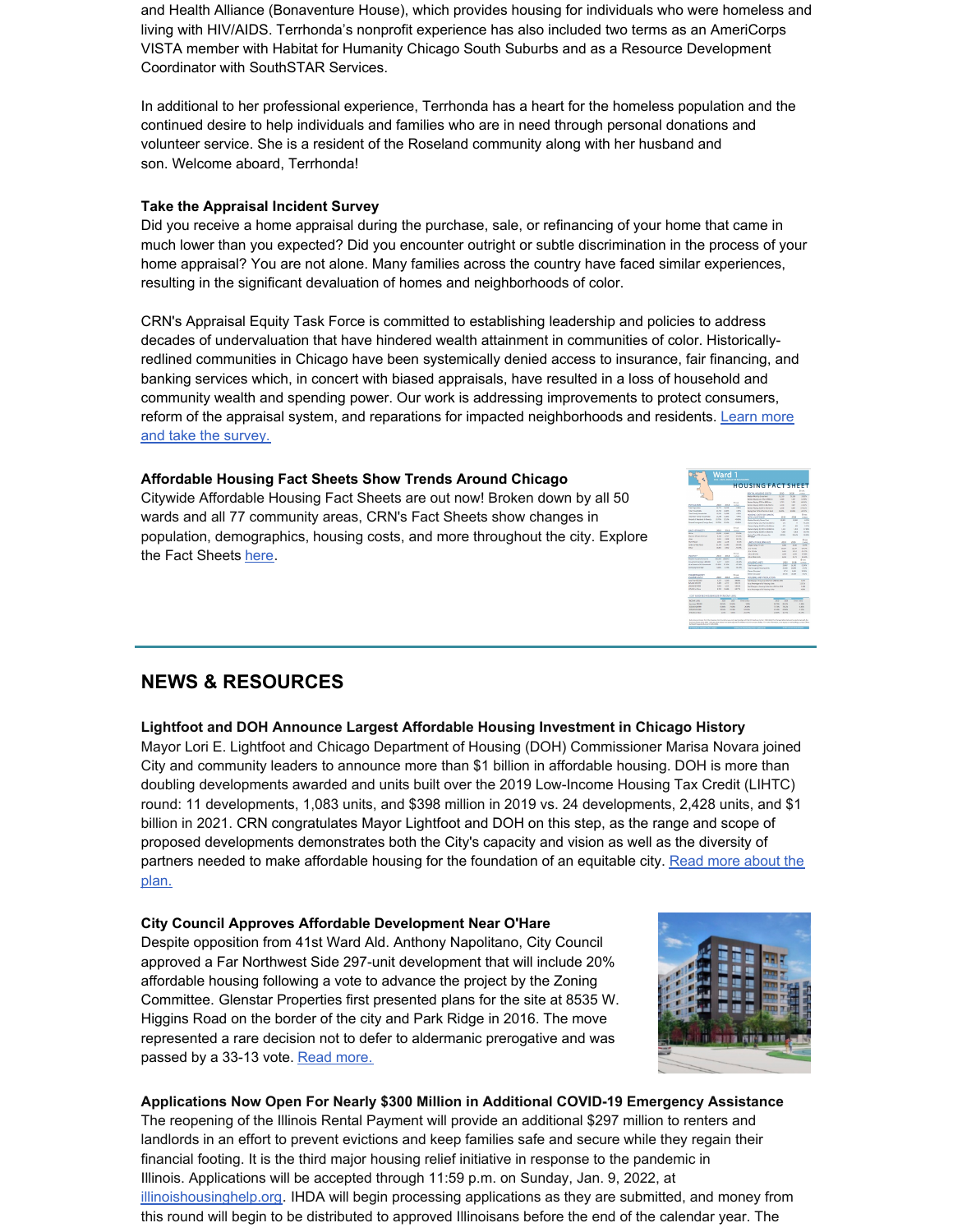additional ILRPP funding is expected to assist more than 32,500 Illinois households.

#### **Emergency Rental Assistance Program Deadline is This Week**

Another round of Chicago's Emergency Rental Assistance Program will end at 11:59pm on Saturday, December 18. To be eligible, applicants must meet certain criteria, including experiencing a reduction in household income, incurring significant costs, and/or experiencing other financial hardship during the [pandemic,](https://www.chicago.gov/city/en/depts/doh/provdrs/renters/svcs/emergency-rental-assistance-program.html) being at risk of housing instability, and making below a certain income level. Find out more and apply.

## **MEMBER SPOTLIGHT**

### **Job Openings at POAH and Bickerdike**

POAH is seeking a Chicago-based Project Manager to join its Real Estate Development team. With the oversight and support of one of POAH's senior development team members, project managers oversee two or more developments simultaneously, participating in project 'life' from acquisition to completion of construction and lease-up, including financial analysis, design and construction, and transfer of the completed project to the property management function. Find out [more.](https://files.constantcontact.com/0be26ff6001/b09a699c-c432-4a1b-be61-7aa3215f7d6f.pdf?rdr=true)

Bickerdike Redevelopment Corporation is seeking someone to fill the role of Asset Manager II. The Asset Manager II plays a central role in asset management pertaining to the organization's real estate holdings, including budgeting, financial analysis, capital planning, property tax management, subsidy rental coordination and commercial facility management. They will work in conjunction with the Asset Management Director to keep apprised of and participate in as appropriate, the asset management of Bickerdike's real estate holdings. Find out [more.](https://files.constantcontact.com/0be26ff6001/c9dbce64-1f72-415c-b23b-783db14b8d53.pdf?rdr=true)

#### **Claretian Associates and POAH Celebrate Opening of The Salud Center**

The South Chicago SALUD Center is a joint development of Claretian Associates and Preservation of Affordable Housing (POAH). In 2017, both organizations partnered to purchase the former South Chicago YMCA. This Saturday, help celebrate its opening--event details below:



*Want to be featured in our newsletter? If your organization is a CRN member and you have an event, announcement, or resource to share, let us [know!](mailto:jennifer@chicagorehab.org)*

#### **About CRN**

For over 40 years, the Chicago Rehab Network has worked to train, coordinate, and empower community-based organizations developing affordable housing across Chicago and the region. CRN's advocacy has resulted in policies and resources including the Affordable Requirements Ordinance, the Tax Reactivation Program, the State of Illinois Housing Trust Fund, and the Illinois Affordable Housing Tax Credit. In addition to advocacy and training, CRN provides industry-wide thought leadership through regular policy updates, best practice case studies, and demographic and economic analysis related to housing needs and markets.

#### **Support our Mission**